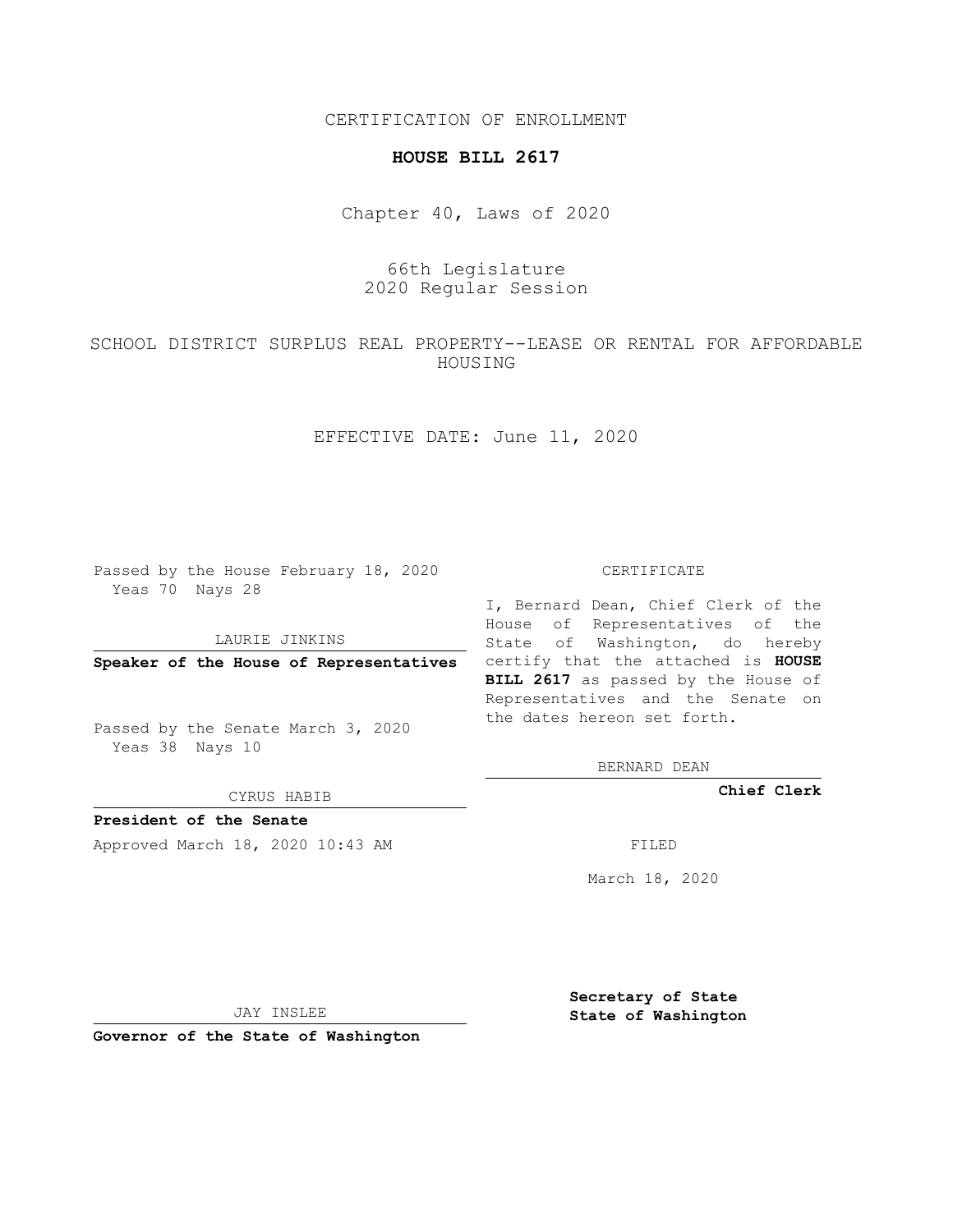## **HOUSE BILL 2617**

Passed Legislature - 2020 Regular Session

**State of Washington 66th Legislature 2020 Regular Session By** Representatives Robinson, Ortiz-Self, Sells, Macri, Valdez, Lekanoff, and Senn

Read first time 01/16/20. Referred to Committee on Education.

 AN ACT Relating to the lease or rental of surplus property of school districts; amending RCW 28A.335.040; and creating a new 3 section.

BE IT ENACTED BY THE LEGISLATURE OF THE STATE OF WASHINGTON:

 **Sec. 1.** RCW 28A.335.040 and 1991 c 116 s 12 are each amended to read as follows:6

 (1) Every school district board of directors is authorized to permit the rental, lease, or occasional use of all or any portion of any surplus real property owned or lawfully held by the district to any person, corporation, or government entity for profit or nonprofit, commercial or noncommercial purposes: PROVIDED, That the leasing or renting or use of such property is for a lawful purpose and does not interfere with conduct of the district's educational program and related activities: PROVIDED FURTHER, That the lease or rental agreement entered into shall include provisions which permit the recapture of the leased or rented surplus property of the district should such property be needed for school purposes in the 18 future except in such cases where( $(\frac{1}{1-\text{due}})$ ):

19 (a) Due to proximity to an international airport, land use has been so permanently altered as to preclude the possible use of the property for a school housing students and the school property has